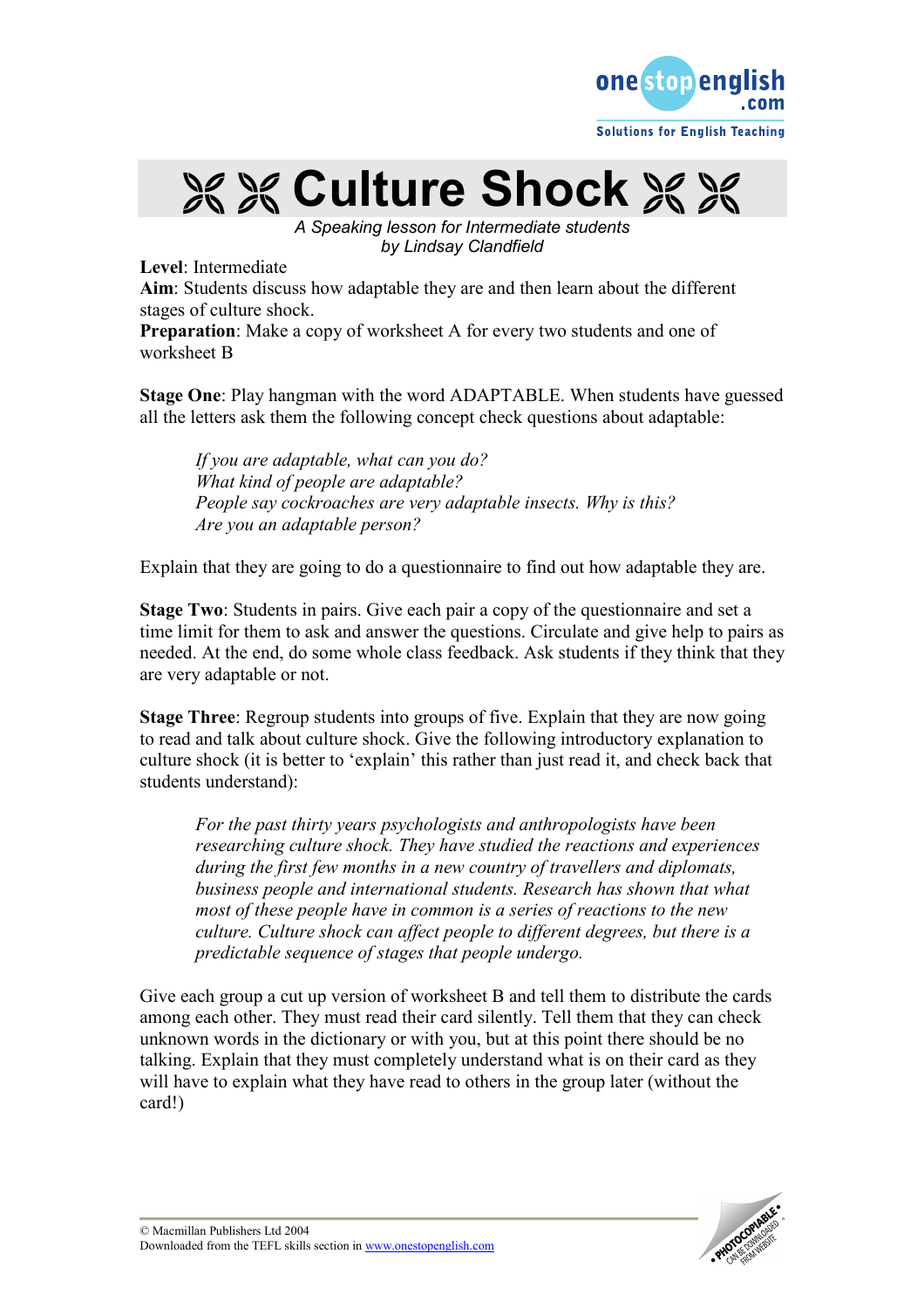

Stage Four: When students are satisfied that they understand their cards, take the cards away. Write up the following different stages of culture shock in a random order on the board: acceptance, adaptation, honeymoon, shock, re-entry shock. Instruct students to explain their stage to the others. The group's task is to decide what is the order of the stages that someone goes through. Give groups a time limit to finish the task.

Stage Five: Check back the answers to the task (correct answer is: honeymoon, shock, adaptation, acceptance, re-entry shock). Do some feedback on what students found out. Here are some follow up questions you could ask.

· Do you know anyone who has had culture shock?

· Have you ever had culture shock?

· Some people say that culture shock doesn't have to happen between countries; it can also happen between jobs. People will go through the same stages if they change place where they work, or their school, for example. Has this ever happened to you? · Imagine you have a friend who is suffering from culture shock: what would you do to help them?

· Experts say that if you have the following characteristics, you will not suffer from culture shock so seriously: open-mindedness, curiosity, a sense of humour, tolerance, a strong sense of self, adaptability and flexibility. Why do you think this is true?

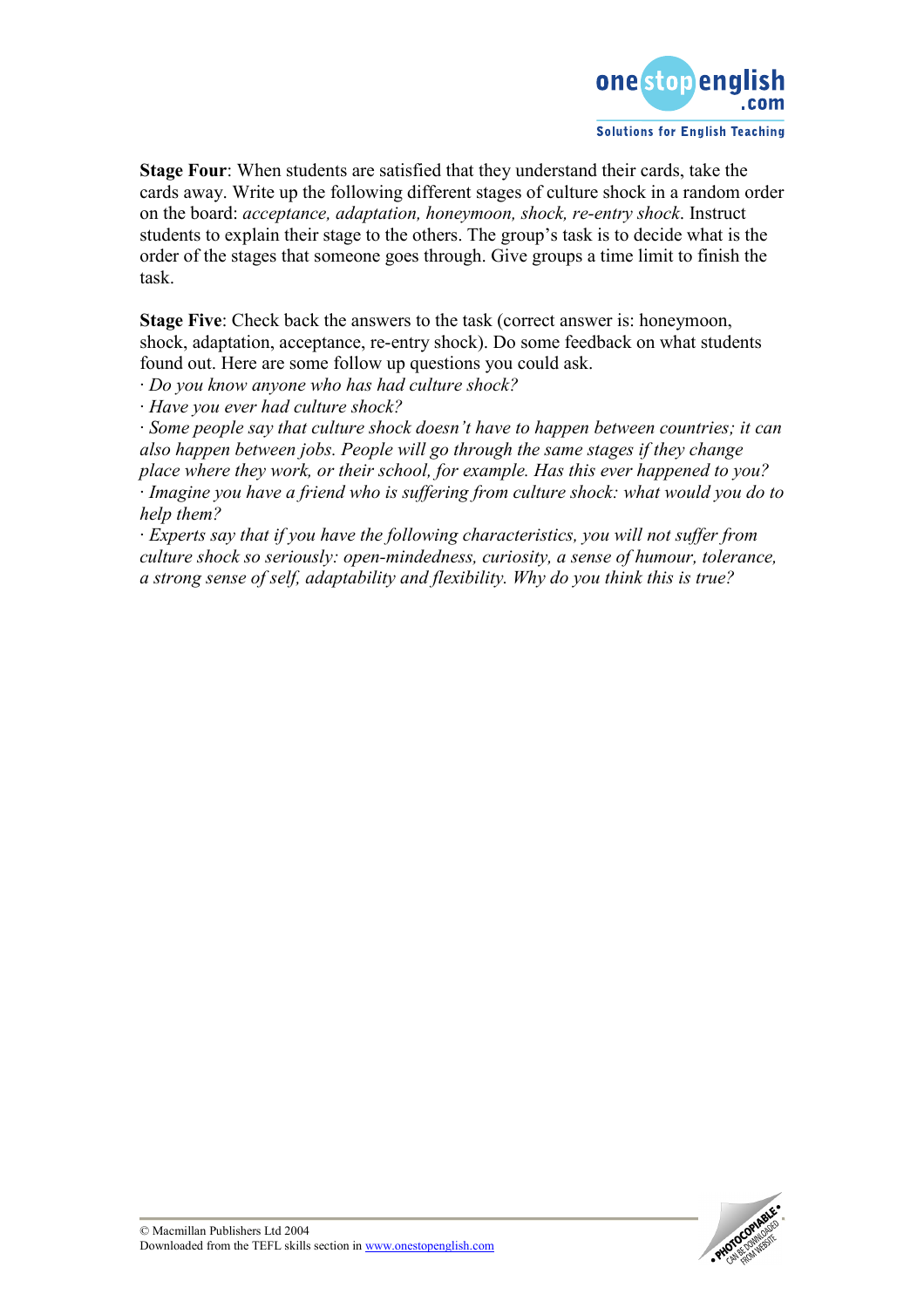

# WORKSHEET A HOW ADAPTABLE ARE YOU?

Work in pairs. Ask and answer the questions below.

- **→ Have you had to move house several times? How did you** feel about this change?
- **→** Have you had to change jobs or schools several times? Do you find it difficult to adapt to a new job or school?
- Have you travelled to different countries? Which ones? Did you enjoy the experience?
- **→** What is the longest time you have lived outside of your country?
- **→** Do you think you are open to different ideas and different cultures?
- **→** Would you go and live in a different country if you spoke the language?
- Would you go and live in a different country if you didn't speak the language?
- **→** Do you know what culture shock is?

 $X$  - - - - -  $X$  - - - - -  $X$  - - - - -  $X$  - - - - -  $X$  - - - - -  $X$  - - - - - -

# HOW ADAPTABLE ARE YOU?

Work in pairs. Ask and answer the questions below.

- **→ Have you had to move house several times? How did you** feel about this change?
- **→** Have you had to change jobs or schools several times? Do you find it difficult to adapt to a new job or school?
- **→ Have you travelled to different countries? Which ones? Did** you enjoy the experience?
- **→** What is the longest time you have lived outside of your country?
- **→** Do you think you are open to different ideas and different cultures?
- **→** Would you go and live in a different country if you spoke the language?
- Would you go and live in a different country if you didn't speak the language?
- **●** Do you know what culture shock is?